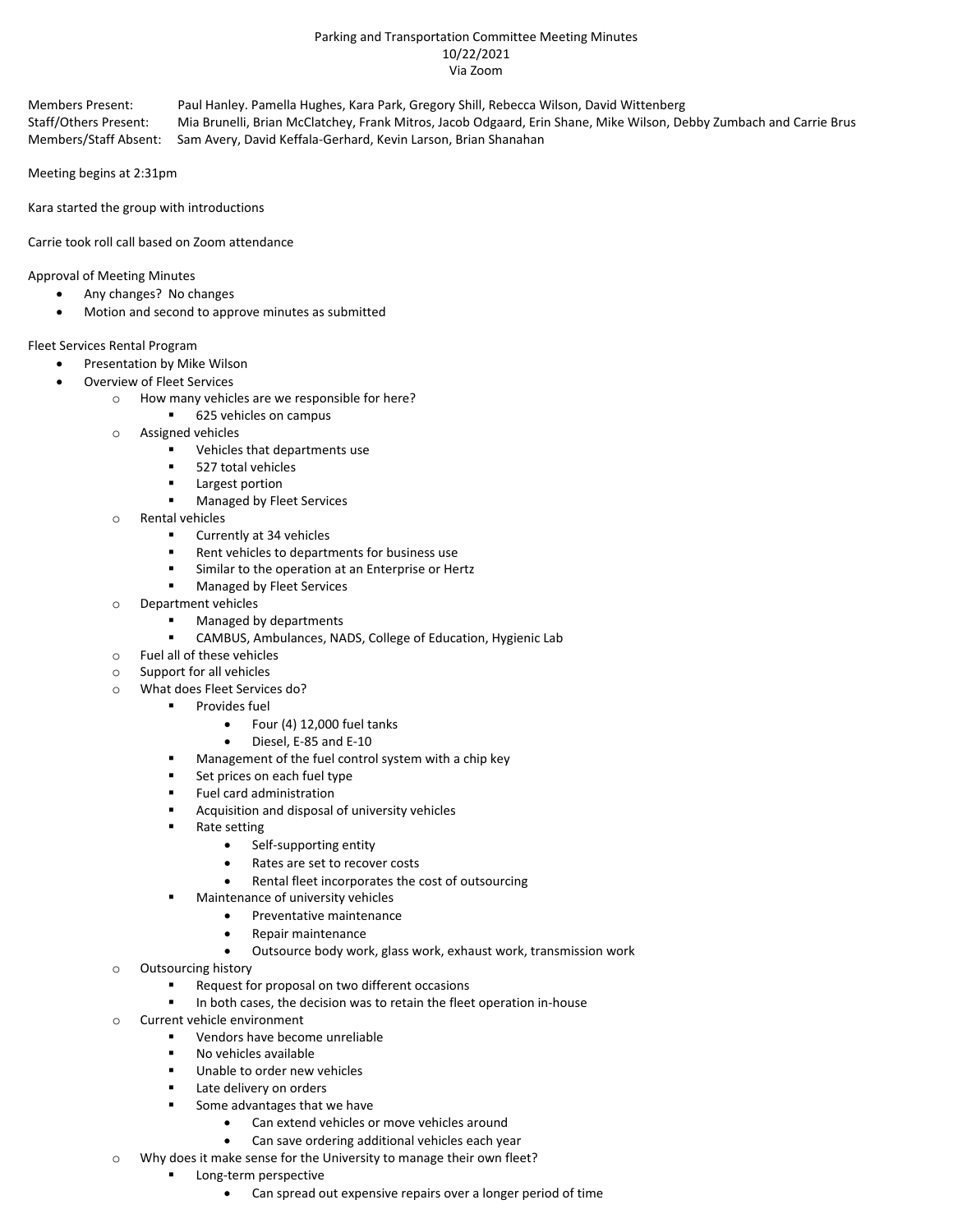- Meet immediate needs
	- Better ability to do that than a leasing company
	- Utilization
		- Moved vehicles around
- **Policy compliance** 
	- Does your request meet university policies?
- **First priority** 
	- Priority is to University goals and objectives
- Questions from the committee
	- Great presentation
		- Are there any plans to increase capacity of rental fleet?
			- It depends on demand
			- Pre-pandemic levels of the rental fleet was at 50 vehicles
			- Anticipate increases over time depending on supply chain
		- Accidents
			- Accident report is filled out for everything
			- Actual incidents are about 150 each year
		- Insurance impact
			- Is it an advantage to maintain a smaller fleet?
			- More exposure typically means more accidents
		- Motor vehicle fund
			- Reference to the self-insurance fund for accident claims
			- The fund includes all Regent institutions
			- Insurance rates are based on accident experience
			- Shared maintenance between CAMBUS and Fleet Services
				- Share a shop supervisor and two technicians
				- Flexibility in the maintenance of all vehicles
		- Purchasing of vehicles
			- Board of Regents institutions, Department of Administrative Services and Department of Transportation are pooled together
			- How many Tesla's on campus?
				- Just one over at NADS
		- CAMBUS
			- Would the bus system ever be autonomous?
				- o Not aware of any current development
				- o Demonstrations on the University of Minnesota and Eastern Michigan
				- o Would still need an attendant
			- Experiencing some of the same supply issues
			- A new bus would run about 470k right now
			- Electric bus issue
				- o Iowa Avenue bridge sits too low
				- o Limit where the bus could travel in town
				- o More limiting for Coralville Transit
				- o Continue this discussion during the next meeting

#### Parking and Transportation Project Updates

- Presentation by Erin Shane
- Project Manager on staff in Parking and Transportation could not be here today, Greg Schmitt
- Maintain two maintenance programs each year, both on five-year cycles
	- o Surface Lot Maintenance
	- o Ramp Maintenance
	- o Fixing what we have
- Stakeholder projects
	- o Stanley Art Museum
		- Construction is almost complete
		- **Front Street to fully re-open soon**
		- Access to Lot 3 will be alleviated soon
		- **Parking will be under the facility**
		- Approximately 40 spaces with two pay stations
		- o Replace Old Capitol Tunnel
			- Lane closures on Madison Street near Seamans Center
			- Impacts to Lot 3, CAMBUS and Iowa City Transit
			- **EXEC** Landscaping and clean-up are underway
			- Expectation is for completion in early November
		- o Iowa City Asphalt Resurfacing
			- Jefferson and Clinton Streets
			- **Includes ADA sidewalk improvements and sewer repairs**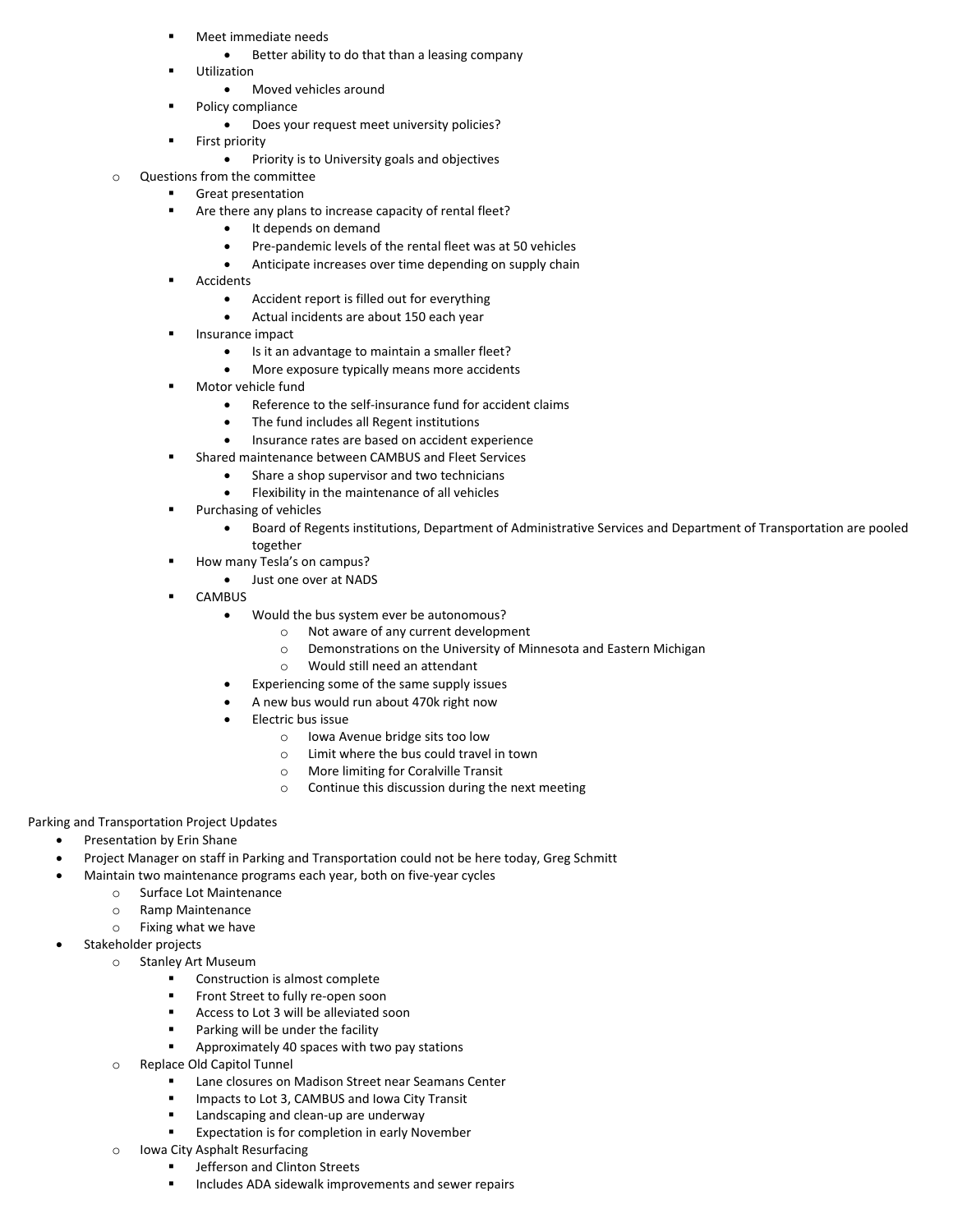Work to be fully completed this week

### • Parking and Transportation Projects

- o Hospital Ramp 3 Upgrade Elevators
	- Update existing elevators and controls
	- Current control equipment was installed in 1988
	- Need to improve reliability and efficiency of elevators
	- Bring the system to current code requirements
- o Hospital Ramp 3 Upgrade to Public Spaces
	- Repaint and restore surfaces
	- Improve lobby door function
	- **IF** Install new entry and exit signs
	- Currently in-design
- o IMU Ramp Update Steam Heat System
	- Replace elevator lobby heating pipes and radiators
	- Awarded to contractor
	- Need six to eight weeks lead time for materials
	- Goal is to complete work during winter break
- o Ramp Maintenance
	- Emphasis on Hospital Ramp 3
	- Deck coatings, surface sealer, sealant replacement
	- **•** Drainage improvements
	- Minor repairs in Hospital Ramp 1
	- Bid is expected in January or February 2022
	- Construction is expected in late May through early August
- o Surface Lot Maintenance
	- Concrete and asphalt repairs in specific lots across campus
	- Currently in design
	- Bid is expected in January or February 2022
	- Construction is expected in late May through early August
- o Institutional Roads
	- Repair MNRA Culvert
	- Slipline existing pipe
	- **Regrade and reinforce inlet and outlet**
	- Work expected to begin very soon
	- Will take eight (8) days to complete
	- Special Maintenance
		- Annual concrete and asphalt repairs on Institutional Roads
		- Currently in design
		- Bid is expected in January or February 2022
		- Construction is expected in late May through early August

# Proposed Rate Increases for FY 2023

- Last year at this time
	- o Delay any rate increase proposal to FY 2023 at the time
- Cost-savings have reduced expenses by 26%
- Revenues are not back to pre-pandemic levels
- Reduced leased permits from the City of Iowa City
- Maintenance expense savings
- Shared financials with CFO for feedback
- Remote work/hybrid work
- More parking capacity on the east side
- Added more to reserves than anticipated
- Considering all of these factors
- There will be no rate increase in FY 2023

# Housekeeping Items

- Conversion to pay by plate
	- o Iowa Now article came out this week
		- o Majority of meter use is coming in through Passport
			- Equipment to read meter collection is not serviceable anymore
				- End of life of physical meters
				- Customer preference
			- Received some feedback
		- o What if you don't have smartphones
			- Public parking facilities nearby
			- Passport app does have a website option
			- Research out there states that 85% of Americans have a smartphone
		- o Trajectory flows towards cashless operations and mobile operations